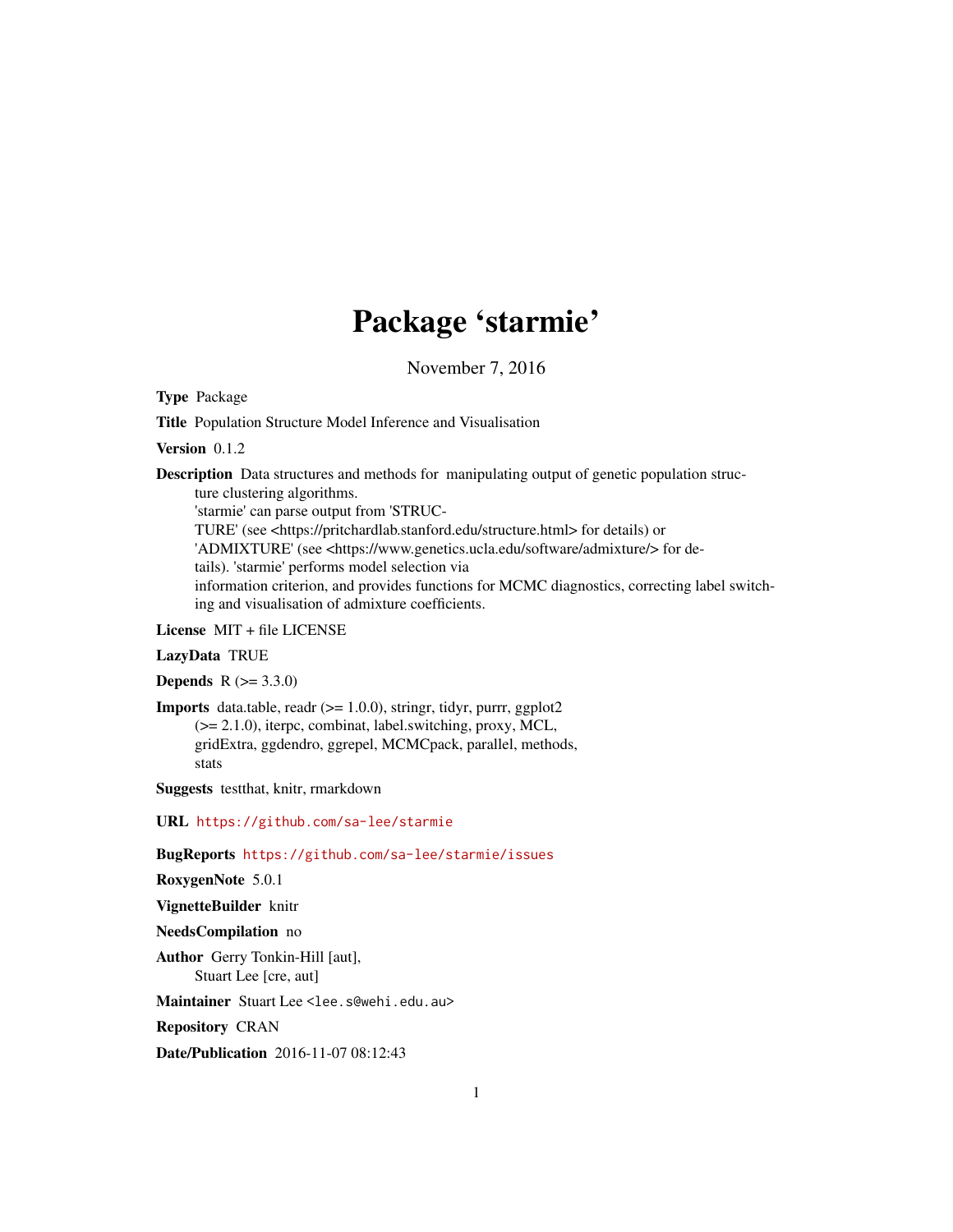## <span id="page-1-0"></span>R topics documented:

|       |                                                                                                                       | $\overline{2}$  |
|-------|-----------------------------------------------------------------------------------------------------------------------|-----------------|
|       |                                                                                                                       | $\overline{3}$  |
|       |                                                                                                                       | 3               |
|       |                                                                                                                       | $\overline{4}$  |
|       |                                                                                                                       | $\overline{4}$  |
|       |                                                                                                                       | 5               |
|       |                                                                                                                       | 6               |
|       |                                                                                                                       | 6               |
|       |                                                                                                                       | $\overline{7}$  |
|       |                                                                                                                       | $\overline{7}$  |
|       |                                                                                                                       | $\overline{7}$  |
|       |                                                                                                                       | 8               |
|       |                                                                                                                       | 8               |
|       |                                                                                                                       | 9               |
|       |                                                                                                                       | 9               |
|       |                                                                                                                       | -9              |
|       | $loadStructure \dots \dots \dots \dots \dots \dots \dots \dots \dots \dots \dots \dots \dots \dots \dots \dots \dots$ | $\overline{10}$ |
|       |                                                                                                                       |                 |
|       |                                                                                                                       |                 |
|       |                                                                                                                       |                 |
|       |                                                                                                                       |                 |
|       |                                                                                                                       |                 |
|       |                                                                                                                       |                 |
|       | struct                                                                                                                |                 |
|       |                                                                                                                       |                 |
|       |                                                                                                                       |                 |
| Index |                                                                                                                       | 17              |

<span id="page-1-1"></span>admix *Constructor for admix object*

#### Description

Constructor for admix object

#### Usage

admix()

### Value

an admix object which is a list with 6 elements: K: number of clusters estimated by ADMIXTURE

nsamples: number of samples used

nmarkers: number of markers used

Q\_df: a data.frame of cluster membership probabilities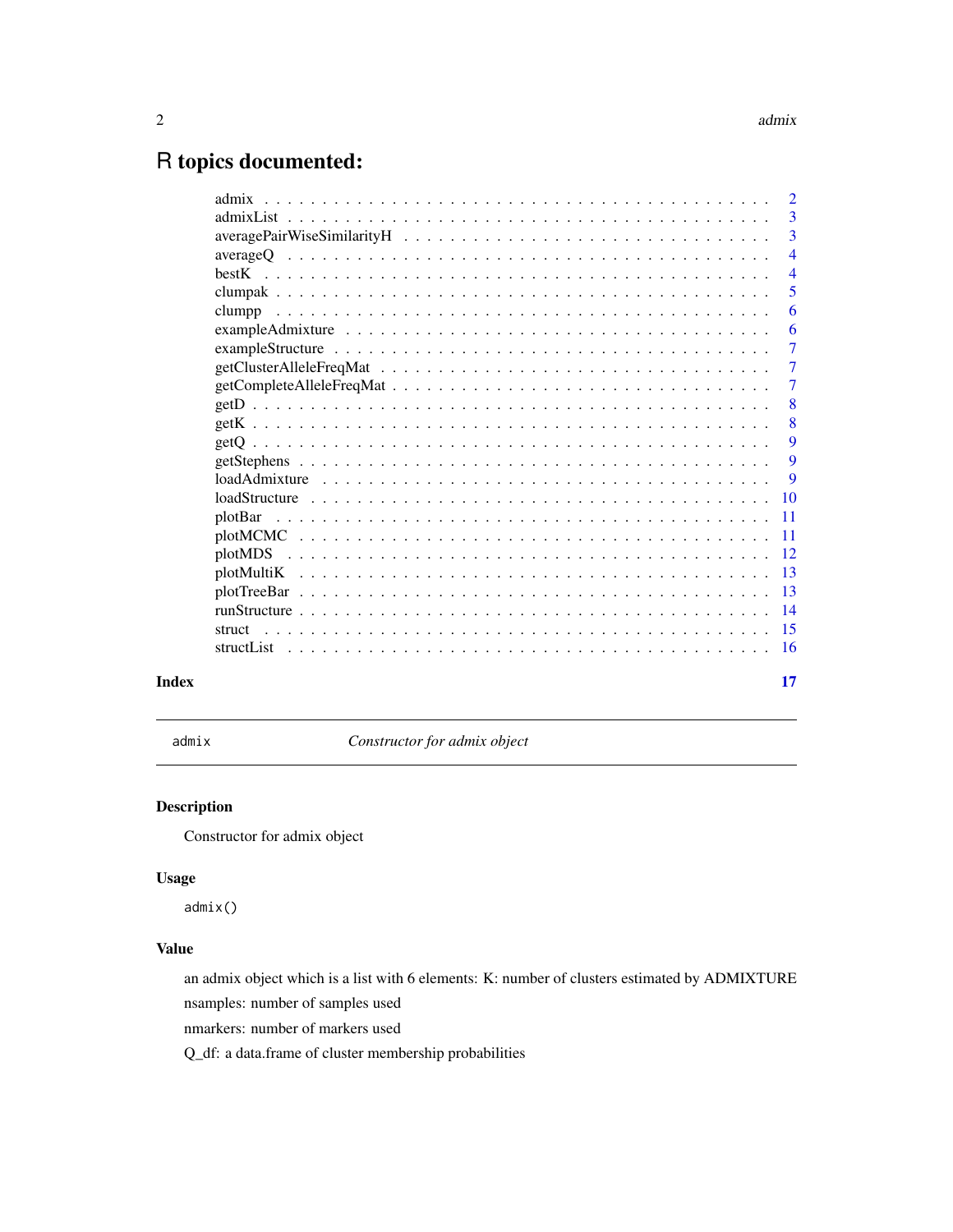#### <span id="page-2-0"></span>admixList 3

P\_df: a data.frame of estimated marker frequencies in each inferred population log\_info: a data.frame containing the K, CVerror and logLik of the last model.

<span id="page-2-1"></span>admixList *Contructor for admixList*

#### Description

Collect many [admix](#page-1-1) objects

#### Usage

admixList(...)

#### Arguments

... a list of [admix](#page-1-1) objects

#### Value

an admixList object

averagePairWiseSimilarityH

*Average Q matrices.*

#### Description

Average Q matrices.

#### Usage

averagePairWiseSimilarityH(Q\_list)

#### Arguments

Q\_list A list of of Q matrices.

#### Examples

```
# Read in Structure files
multiple_runs_k10 <- exampleStructure("mcmc_diagnostics")
Q_list <- lapply(multiple_runs_k10, getQ)
avgQ <- averagePairWiseSimilarityH(Q_list)
```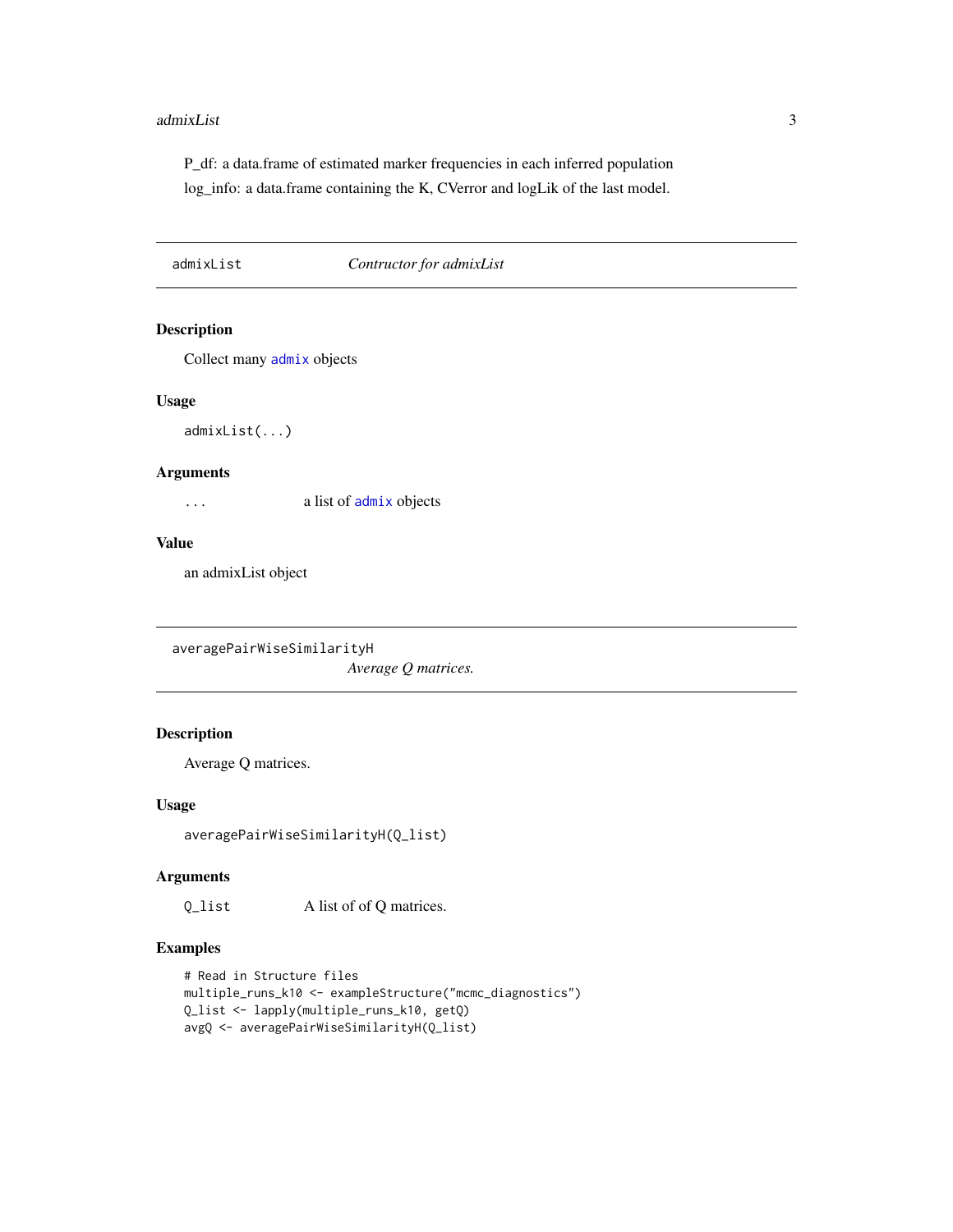<span id="page-3-0"></span>

Average Q matrices.

#### Usage

averageQ(Q\_list)

#### Arguments

Q\_list A list of of Q matrices.

#### Examples

```
# Read in Structure files
multiple_runs_k10 <- exampleStructure("mcmc_diagnostics")
Q_list <- lapply(multiple_runs_k10, getQ)
avgQ <- averageQ(Q_list)
```

```
bestK Determine a suitable K value from multiple Structure runs
```
#### Description

Determine a suitable K value from multiple Structure runs

#### Usage

```
bestK(x, method, plot = TRUE)
```
#### Arguments

|        | a struct List or admix List object.                                                                              |
|--------|------------------------------------------------------------------------------------------------------------------|
| method | the method used to calculate the best K either 'evanno' or 'structure', not re-<br>quired for admixList objects. |
| plot   | whether of not to generate diagnostic plots                                                                      |

#### Details

If the K values are not ordered or there an even numbers of runs per K the 'structure' method will be implemented and the 'evanno' method to compute delta K will not be returned in the output.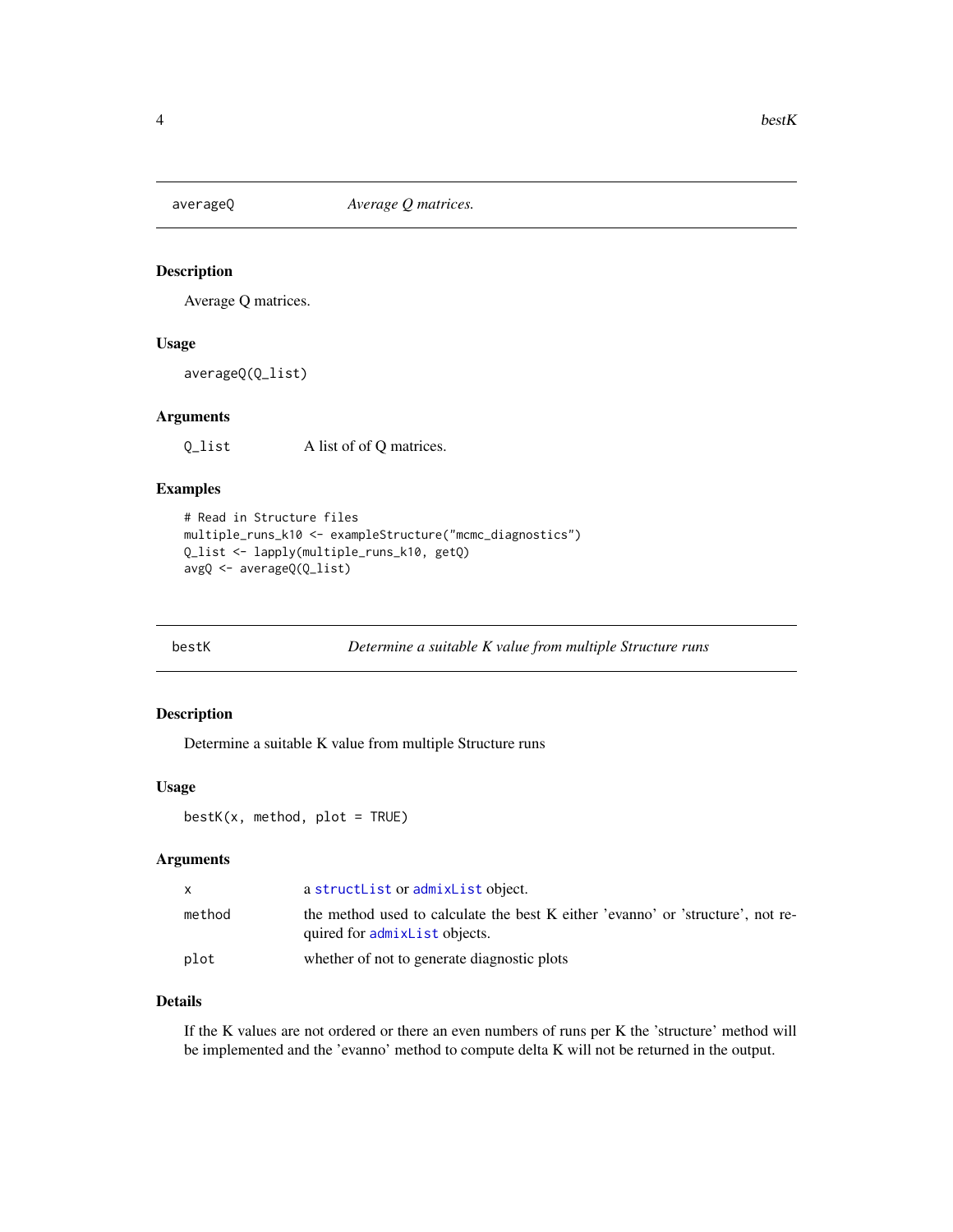#### <span id="page-4-0"></span>clumpak 5

#### Value

a data.frame containing with columns containing the L\_k, AIC, BIC, DIC and deltaK for [structList](#page-15-1). If an admix List was given a data.frame returning the log information will be supplied. If plot  $=$ TRUE a ggplot object is printed for the method of interest.

#### Examples

```
multi_K <- exampleStructure("multiple_runs")
# Run the evanno method and display diagnostic plots.
evanno_results <- bestK(multi_K, method = "evanno")
# Run the default structure method and display diagnostic plots
structure_results <- bestK(multi_K, "structure")
# find 'best' K according to results
deltaK <- evanno_results$variable == 'delta K'
max_deltaK <- which(evanno_results$value == max(evanno_results$value[deltaK], na.rm = TRUE))
evanno_results[max_deltaK, ]
lK <- structure_results$variable == 'L(K)'
max_Lk <- which(structure_results$value == max(structure_results$value[lK], na.rm = TRUE))
structure_results[max_Lk,]
# admixture example
multi_K_admix <- exampleAdmixture()
bestK(multi_K_admix)
```
clumpak *Run the CLUMPP algorithms.*

#### Description

Run the CLUMPP algorithms.

#### Usage

clumpak(Q\_list, method = "none")

#### Arguments

| 0_list | A list of of O matrices.                                                         |
|--------|----------------------------------------------------------------------------------|
| method | The method the algorithm uses to infer the correct permutations. One of 'greedy' |
|        | or 'greedyLargeK' or 'stephens' or 'none'                                        |

#### Examples

```
# Read in Structure files
multiple_runs_k10 <- exampleStructure("mcmc_diagnostics")
Q_list <- lapply(multiple_runs_k10, getQ)
clumpak_results <- clumpak(Q_list)
```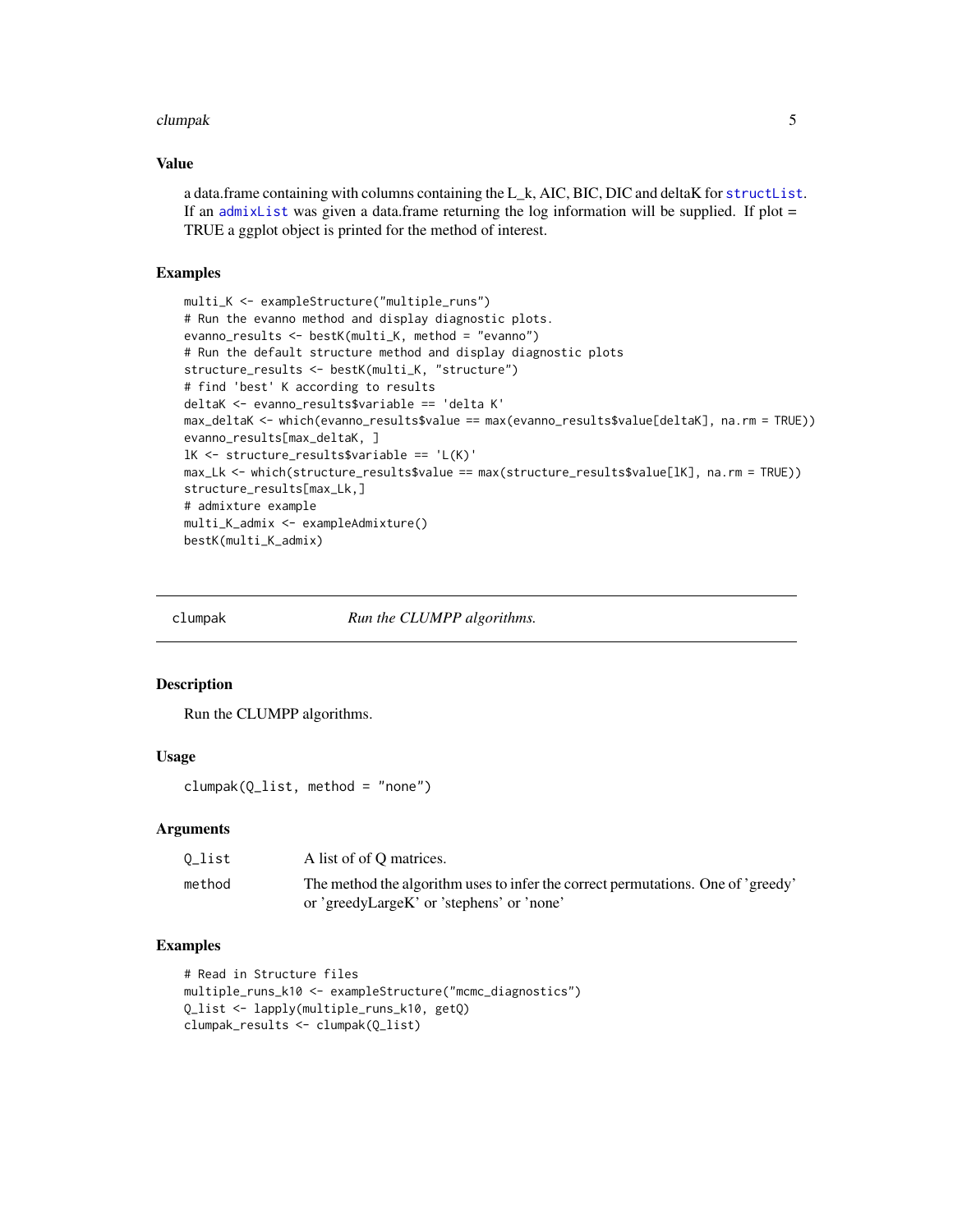<span id="page-5-0"></span>

Run the CLUMPP algorithms.

#### Usage

clumpp( $Q$ \_list, method = "greedy", iter = 100)

#### Arguments

| 0_list | A list of of O matrices.                                                                                   |
|--------|------------------------------------------------------------------------------------------------------------|
| method | The algorithm to use to infer the correct permutations. One of 'greedy' or<br>'greedyLargeK' or 'stephens' |
| iter   | The number of iterations to use if running either 'greedy' or 'greedyLargeK'                               |

#### Examples

# use multiple K=3 runs cl\_data <- exampleStructure("clumpp") print(cl\_data) Q\_list <- lapply(cl\_data, getQ) clumppy <- clumpp(Q\_list)

exampleAdmixture *Example admixture runs*

### Description

Example admixture runs

#### Usage

exampleAdmixture()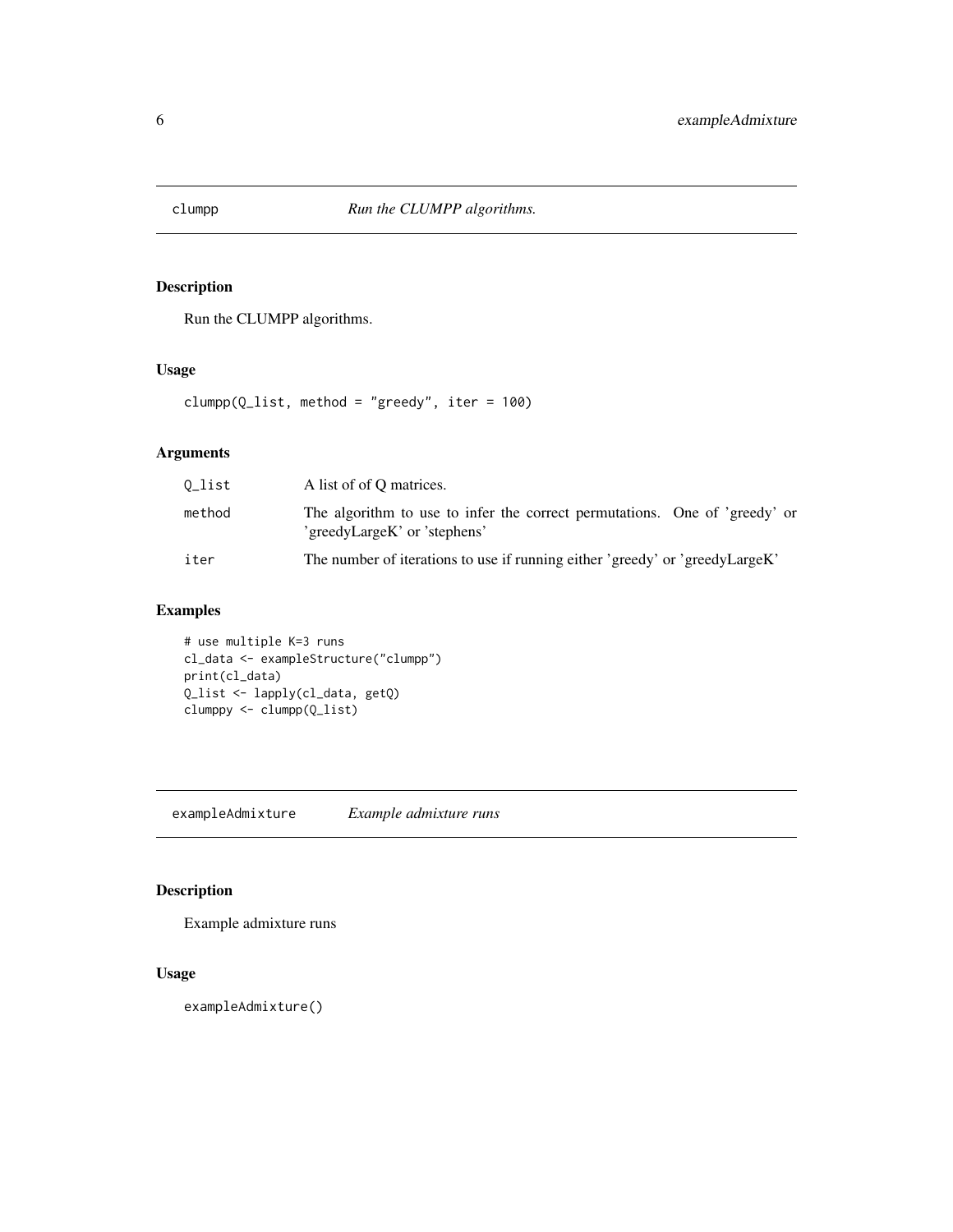<span id="page-6-0"></span>exampleStructure *Example structure objects*

#### Description

load structure objects for different starmie functions

#### Usage

```
exampleStructure(example_type)
```
#### Arguments

example\_type a character string either "multiple\_runs", "clumpp" or "mcmc\_diagnostics" or "barplot"

getClusterAlleleFreqMat

*Retrieve estimated within-cluster allele frequencies*

#### Description

Retrieve estimated within-cluster allele frequencies

#### Usage

getClusterAlleleFreqMat(x)

#### Arguments

x a [struct](#page-14-1) or [admix](#page-1-1) object.

getCompleteAlleleFreqMat

*Retrieve estimated population allele frequencies*

#### Description

Retrieve estimated population allele frequencies

#### Usage

```
getCompleteAlleleFreqMat(x)
```
#### Arguments

x a [struct](#page-14-1) or [admix](#page-1-1) object.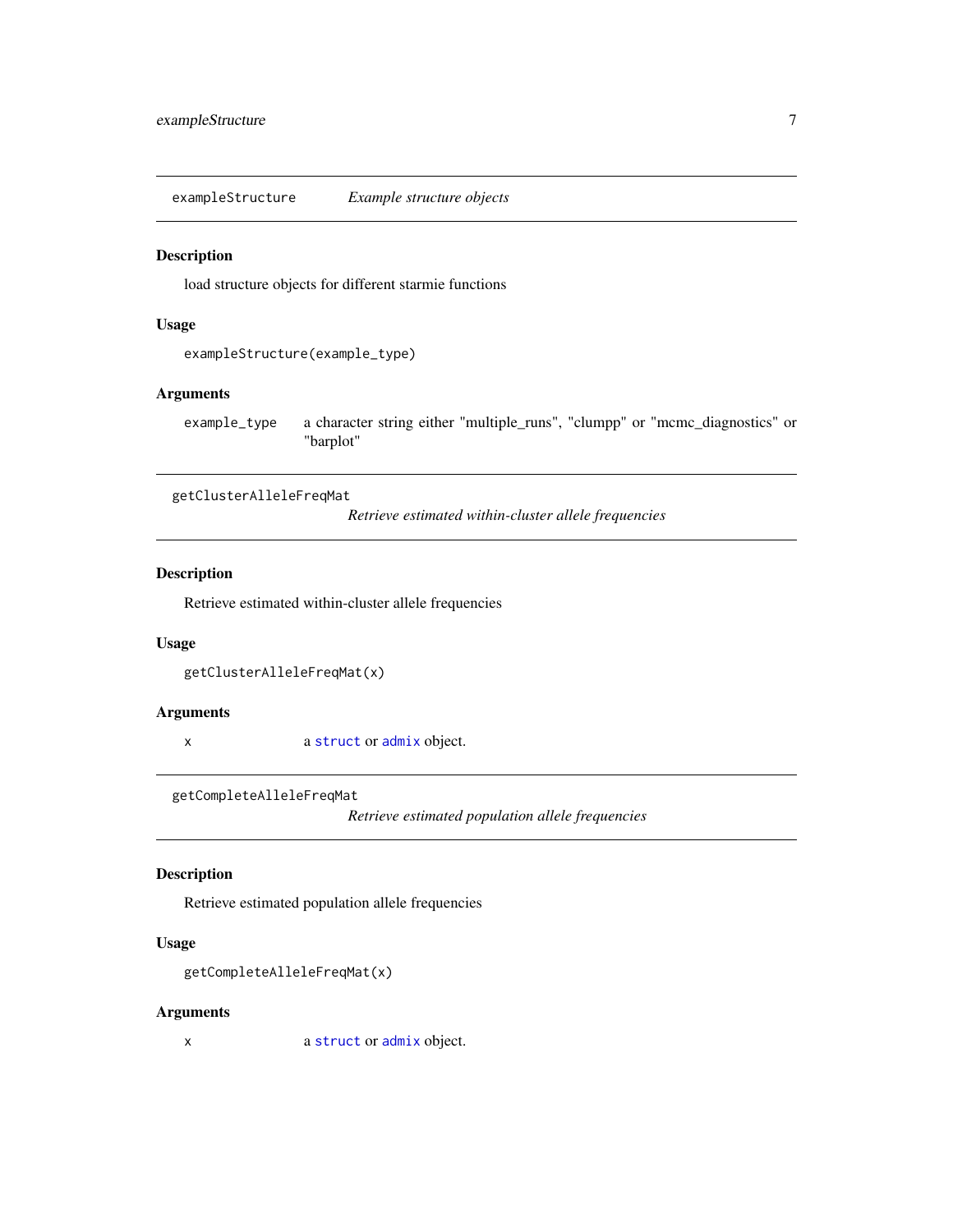<span id="page-7-0"></span>

getD Return the number of free parameters in STRUCTURE model

#### Usage

```
getD(structure_obj)
```
getPosterior(structure\_obj)

getFitStats(structure\_obj)

getMCMC(structure\_obj)

#### Arguments

structure\_obj a [struct](#page-14-1) object

#### Functions

- getPosterior: Return the estimated log posterior probability (L\_k) from a [struct](#page-14-1) object
- getFitStats: Return the estimated mean and variance of estimated log-likelihood from a [struct](#page-14-1) object
- getMCMC: Return non-burn in MCMC iterations.

| getK | Retrieve the assumed number of populations from struct or admix |
|------|-----------------------------------------------------------------|
|      | <i>objects.</i>                                                 |

#### Description

Retrieve the assumed number of populations from [struct](#page-14-1) or [admix](#page-1-1) objects.

#### Usage

getK(x)

#### Arguments

x a [struct](#page-14-1) object or [admix](#page-1-1) object.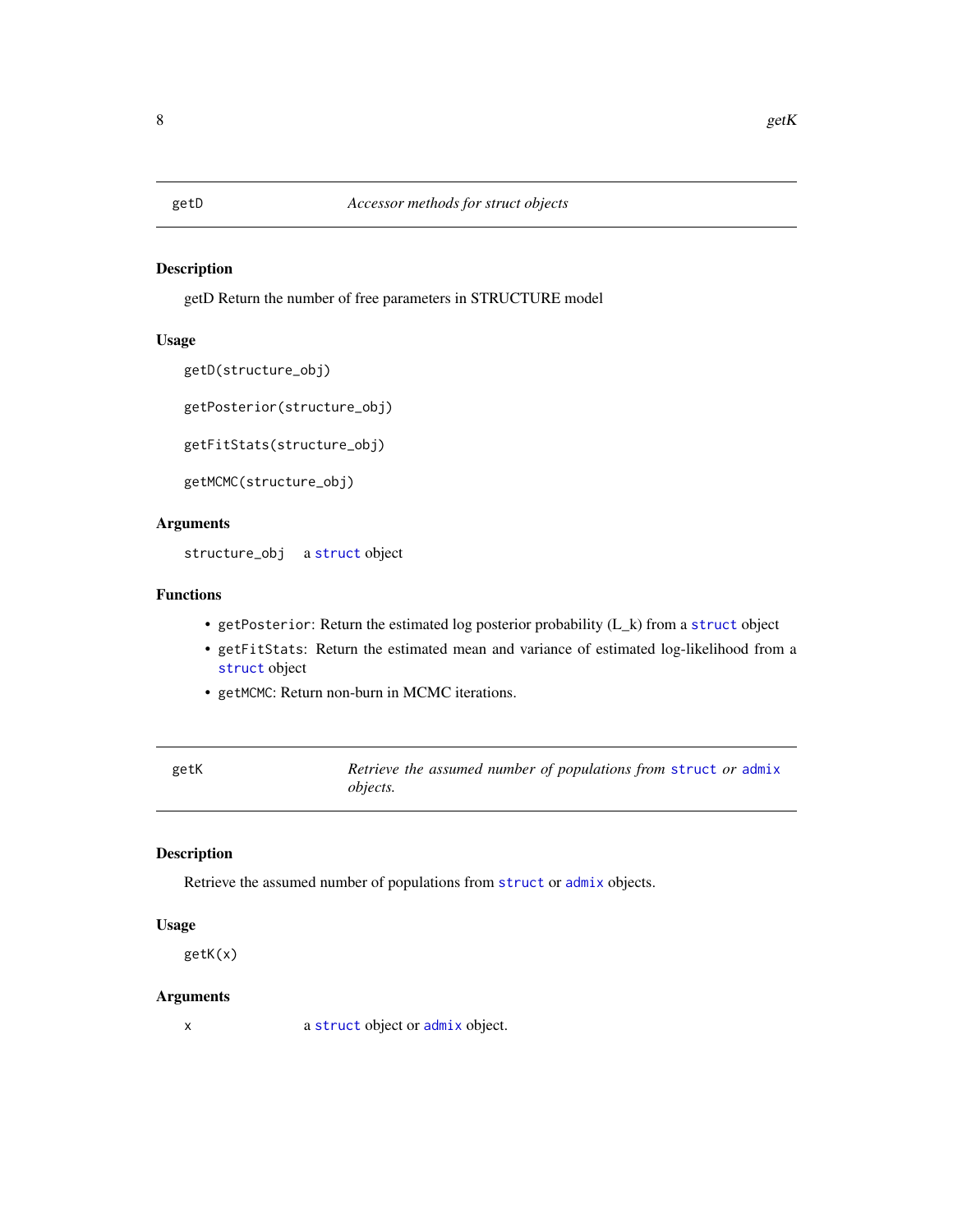<span id="page-8-0"></span>

Retrieve Q matrix from [struct](#page-14-1) or [admix](#page-1-1) objects.

#### Usage

getQ(x)

#### Arguments

x a [struct](#page-14-1) or [admix](#page-1-1) object.

getStephens *Use the Stephen's method to permute sample labels*

#### Description

Use the Stephen's method to permute sample labels

#### Usage

getStephens(Q\_list)

#### Arguments

Q\_list A list of of Q matrices.

loadAdmixture *Read Admixture Output*

#### Description

Read Admixture Output

#### Usage

loadAdmixture(qfile, pfile, logfile = NULL)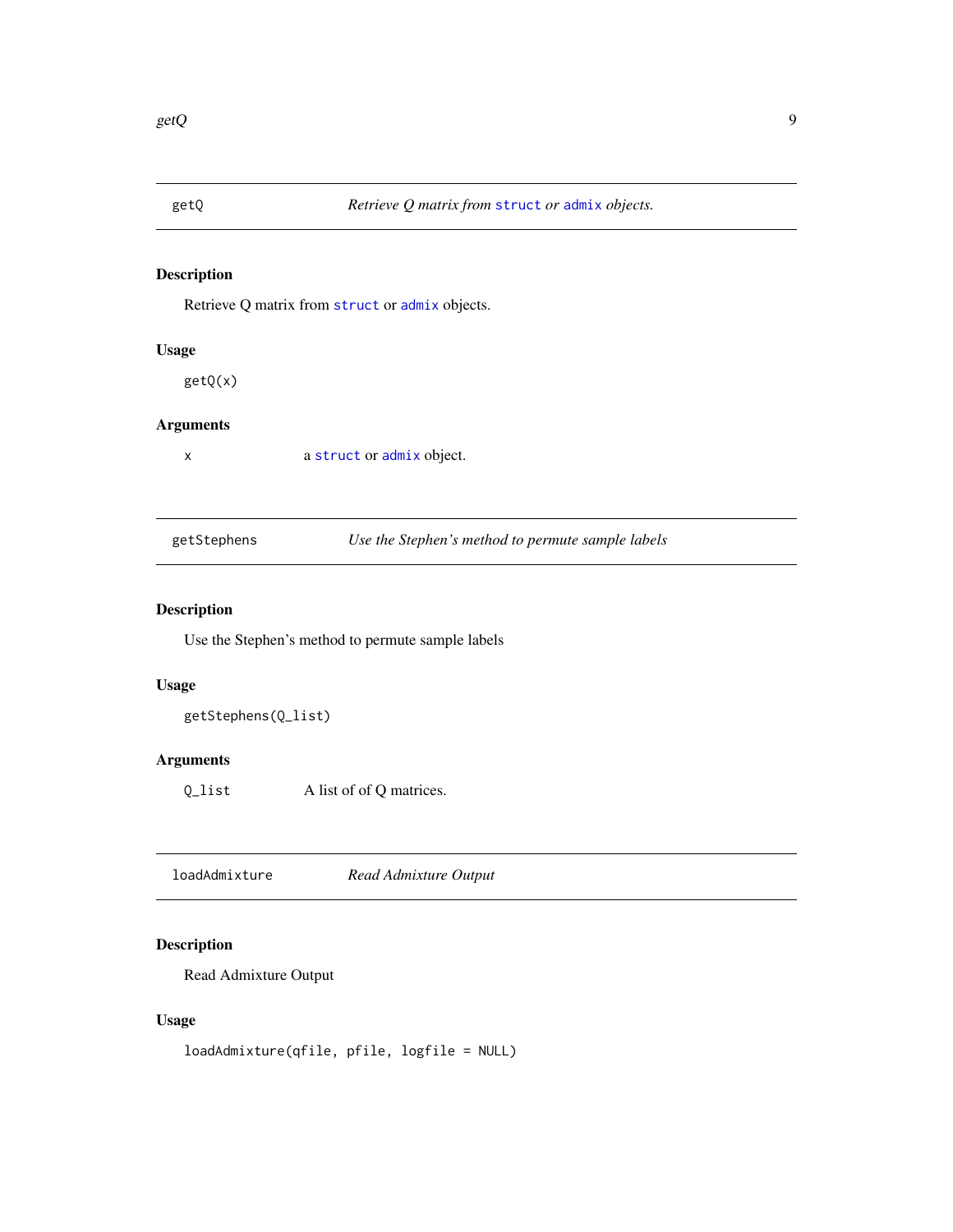#### <span id="page-9-0"></span>**Arguments**

| gfile   | a valid Q file from ADMIXTURE              |
|---------|--------------------------------------------|
| pfile   | a corresponding P file from ADMXIXTURE     |
| logfile | logfile from corresponding AMIXTURE run () |

#### Value

an [admix](#page-1-1) object containing the output of of an admixture run

#### Examples

```
qfin <- system.file("extdata/hapmap3_files", "hapmap3.2.Q", package = "starmie")
pfin <- system.file("extdata/hapmap3_files", "hapmap3.2.P", package = "starmie")
my_admix <- loadAdmixture(qfin, pfin)
# add log file
logfin <- system.file("extdata/hapmap3_files", "log2.out", package = "starmie")
my_admix <- loadAdmixture(qfin, pfin, logfin)
```
<span id="page-9-1"></span>loadStructure *Read Structure Output*

#### Description

Read Structure Output

#### Usage

```
loadStructure(filename, logfile = NULL)
```
#### Arguments

| filename | a string containing an .out_f file                                       |
|----------|--------------------------------------------------------------------------|
| logfile  | optional string containing logfile produced by structure (default NULL). |

#### Examples

```
# read in K = 10 Structure file (both out_f and log file)
k10_r1 <- system.file("extdata/microsat_testfiles", "locprior_K10.out_f", package = "starmie")
k10_log <- system.file("extdata/microsat_testfiles", "chain_K10.log", package = "starmie")
# no log
k10_data <- loadStructure(k10_r1)
k10_data
# with log
k10_data <- loadStructure(k10_r1, k10_log)
k10_data
```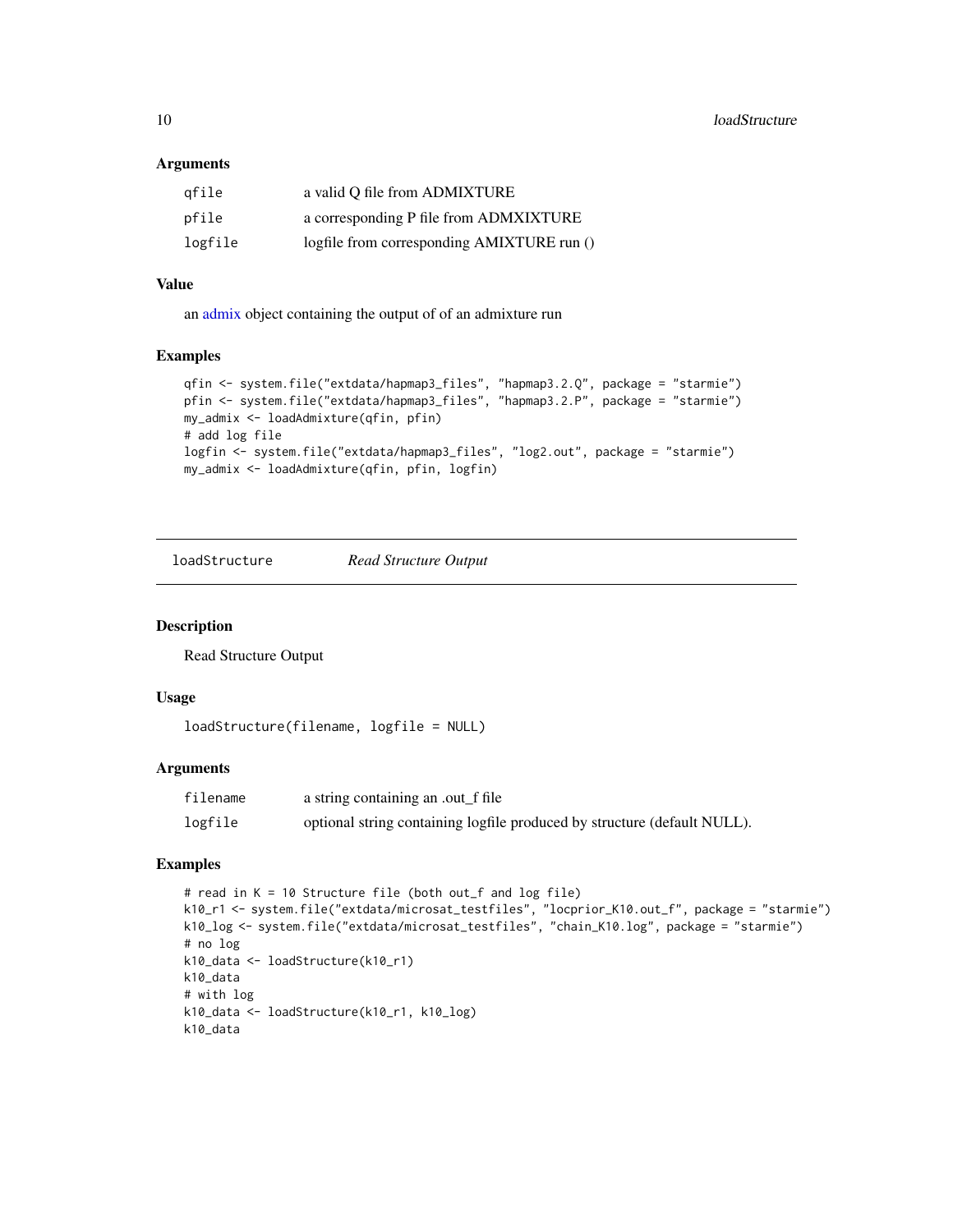<span id="page-10-0"></span>

Generate a barplot of a Structure or Admixture run.

#### Usage

```
plotBar(x, populations = NULL, plot = TRUE, facet = TRUE)
```
#### Arguments

| X           | an object of type struct or admix or a Q-matrix                                                         |
|-------------|---------------------------------------------------------------------------------------------------------|
| populations | a data frame that contains the sample number as the first column and the popu-<br>lation as the second. |
| plot        | if FALSE returns a data frame for customised plots                                                      |
| facet       | whether or not to split the barplot by cluster. This is recommended.                                    |

#### Examples

```
# Read file using K = 6 and plot results
k6_data <- exampleStructure("barplot")
# Generate standard 'structure' barplot
plotBar(k6_data, facet = FALSE)
# adding group information
set.seed(212)
pops <- data.frame(id = k6_data$ancest_df[,1],
population = sample(letters[1:3], nrow(k6_data$ancest_df), replace = TRUE))
# our facetted structure plot
plotBar(k6_data, pops)
# standard 'structure' bar plot
plotBar(k6_data, pops, facet = FALSE)
#' admixture example
k3_data <- exampleAdmixture()[[3]]
plotBar(k3_data)
```
plotMCMC *Plot STRUCTURE MCMC chains*

#### Description

Plot non-burn MCMC iterations of STRUCTURE for checking convergence. If plot is set to FALSE a data.frame is returned containing the log likelihood and alpha values over different K and runs and not plot is printed to the device.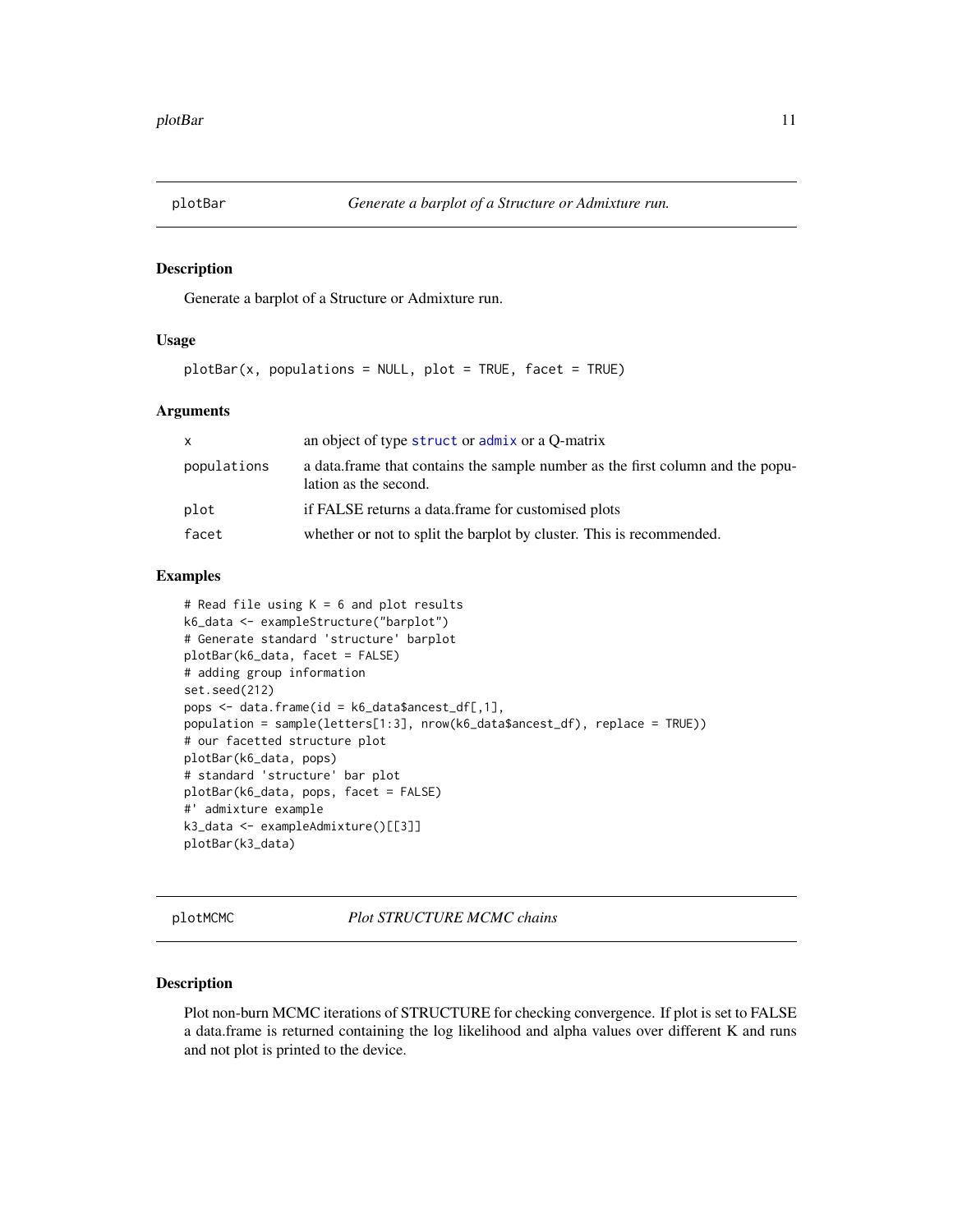#### <span id="page-11-0"></span>Usage

```
plotMCMC(x, plot = TRUE, use_logL = TRUE, facet = TRUE)
```
#### Arguments

| $\mathsf{x}$ | structList objects or a struct object                       |
|--------------|-------------------------------------------------------------|
| plot         | logical print resulting plot default TRUE                   |
| use_logL     | logical plot log-likelihood (TRUE) or admixture coefficient |
| facet        | logical facet by K default TRUE                             |

#### Value

If plot is TRUE a ggplot is printed to the screen and the plot object and the data to generate it are returned. Otherwise, a data.frame containing MCMC info it returned.

#### Examples

```
#Read in Structure files
multiple_runs_k10 <- exampleStructure("mcmc_diagnostics")
print(multiple_runs_k10)
results <- plotMCMC(multiple_runs_k10, plot = TRUE)
single_run <- plotMCMC(multiple_runs_k10[[1]])
```

```
plotMDS Plot principal coordinates from Q-matrix, struct or admix objects
```
#### Description

Plot principal coordinates from Q-matrix, struct or admix objects

#### Usage

```
plotMDS(x, method = NULL)
```
#### Arguments

|        | a Q-matrix of probability memberships, or struct or admix object                            |
|--------|---------------------------------------------------------------------------------------------|
| method | $(\text{default} = \text{NULL})$ string either 'nnd' or 'jsd' valid only for struct objects |

#### Details

"nnd" uses the nucleotide distance matrix estimated by STRUCTURE to construct the principal coordinates, sizing the points by the expected heterozygosity within a cluster. "jsd" produces a principal coordinates from the Jensen Shannon Divergence metric as used by the 'ldavis' package and is the default for Q-matrix or admix objects. By default using plotMDS on a struct object will produce principal coordinates on the clusters themselves rather than within samples.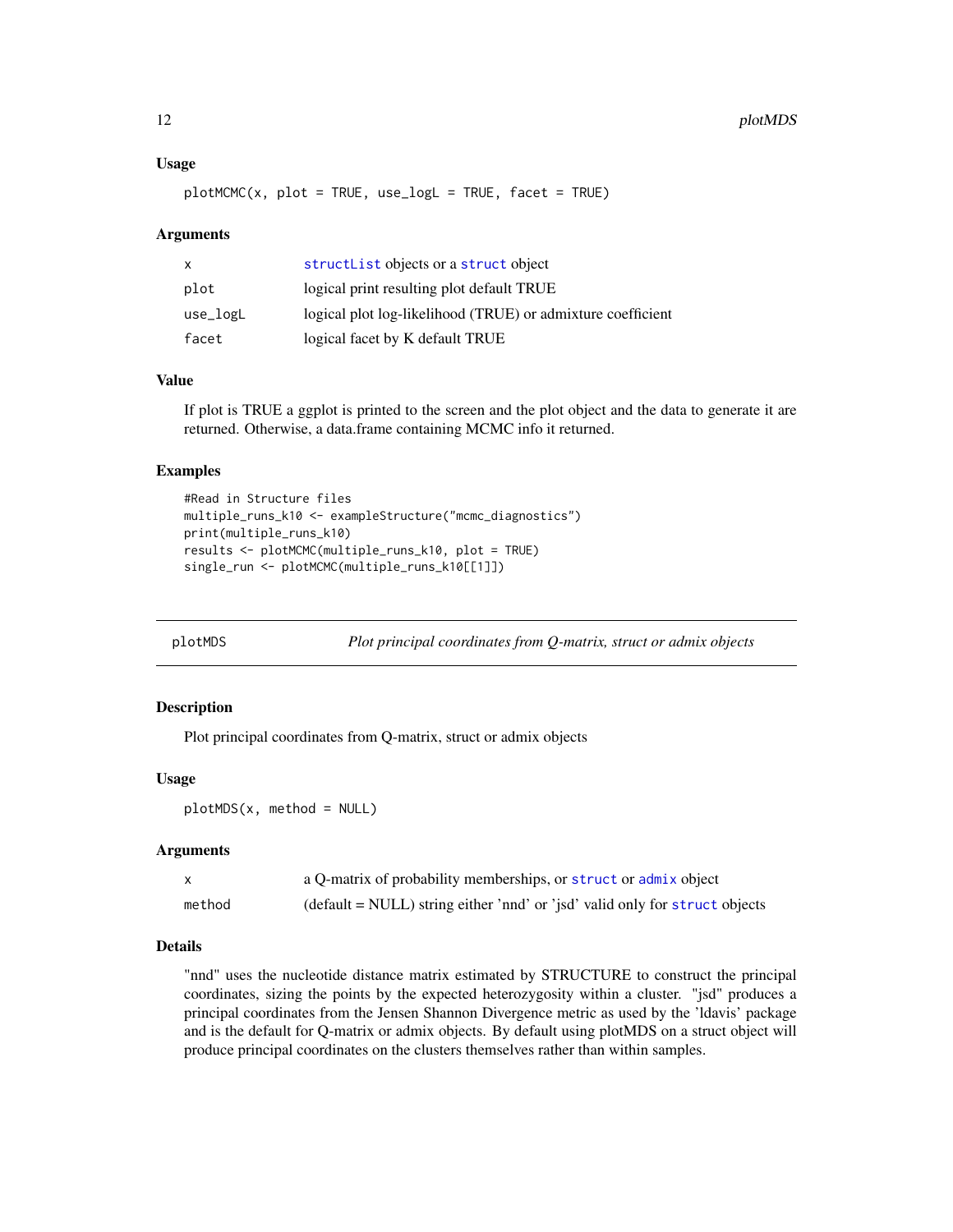#### <span id="page-12-0"></span>plotMultiK 13

#### Examples

```
# struct example
k6_data <- exampleStructure("barplot")
plotMDS(k6_data)
plotMDS(k6_data, method = "jsd")
# admix example
k3_data <- exampleAdmixture()[[3]]
plotMDS(k3_data)
```
plotMultiK *Generate a barplot for multiple values of K..*

#### Description

Generate a barplot for multiple values of K..

#### Usage

```
plotMultiK(x, populations = NULL, plot = TRUE)
```
#### Arguments

|             | a structlist or admixlist object or a list of O-matrices.                                                |
|-------------|----------------------------------------------------------------------------------------------------------|
| populations | a data. frame that contains the sample number as the first column and the popu-<br>lation as the second. |
| plot        | if FALSE returns a data.frame for customised plots                                                       |

#### Examples

```
cluster_runs <- exampleStructure("multiple_runs")
# Generate barplot
plotMultiK(cluster_runs[3:5])
```
#### Description

Generate a barplot of a Structure or Admixture run.

#### Usage

```
plotTreeBar(x, facet = TRUE, dendro = NULL, cut = NULL)
```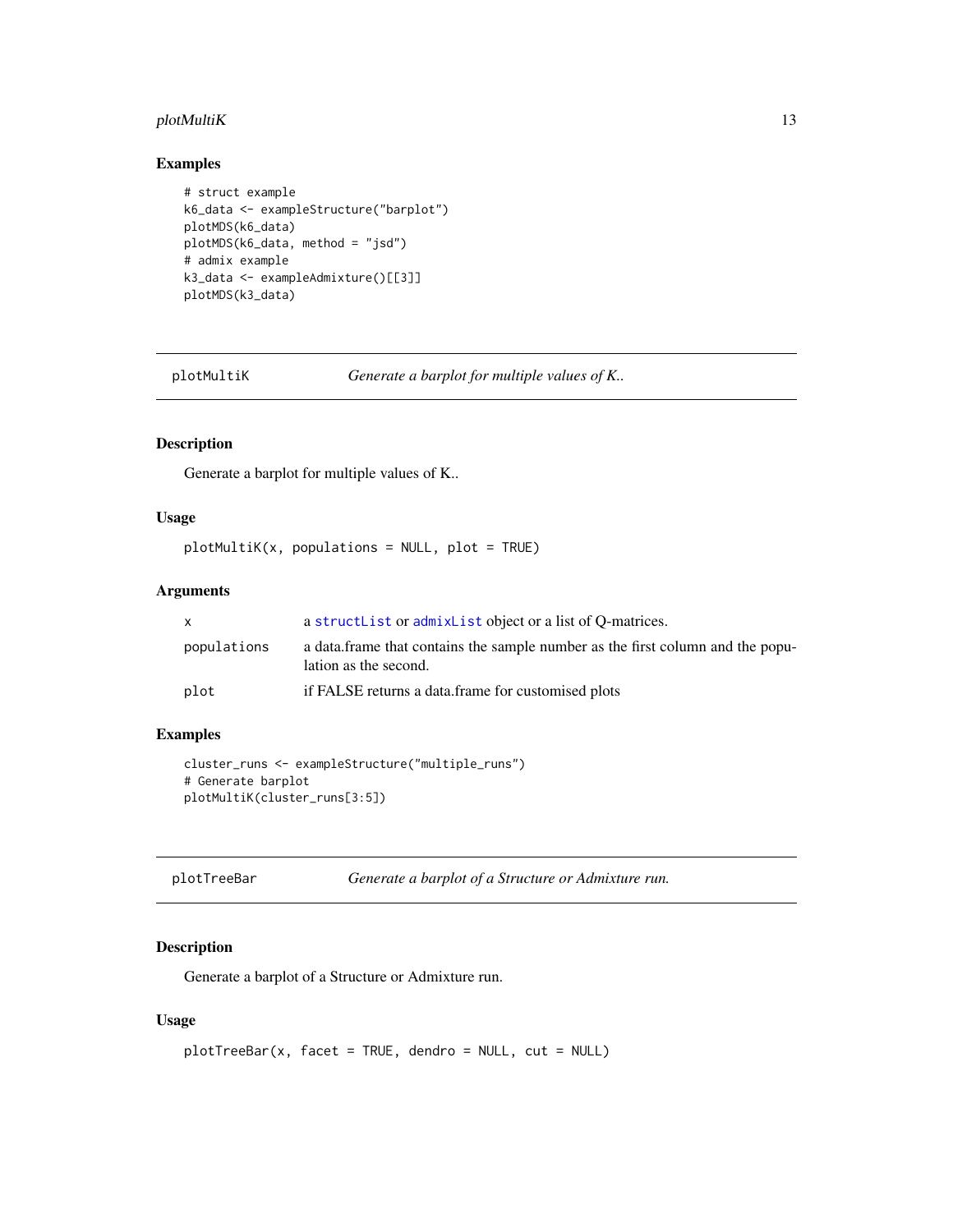#### <span id="page-13-0"></span>Arguments

| $\mathsf{x}$ | a single cluster run object of type struct or admix or Q-matrix                   |
|--------------|-----------------------------------------------------------------------------------|
| facet        | whether or not to split the barplot by cluster. This is recommended.              |
| dendro       | an object of class 'helust' (defaults to helust with average linkage)             |
| cut          | an integer vector output by 'cutree' (defaults to cutree $k = n \text{cols}(Q)$ ) |

#### Examples

```
# Read file using K = 6 and plot results
k6_data <- exampleStructure("barplot")
# our facetted structure plot with tree
plotTreeBar(k6_data)
# standard 'structure' bar plot with tree
plotTreeBar(k6_data, facet = FALSE)
# Admix example
k3_data <- exampleAdmixture()[[3]]
plotTreeBar(k3_data)
```
runStructure *Run STRUCTURE in current path*

#### Description

Run STRUCTURE in current path

#### Usage

```
runStructure(path_to_structure, input_file, main_params, extra_params,
 out_prefix, n_K, n_replicates, n_cores)
```
#### Arguments

path\_to\_structure

|              | path to structure binary executable (ie. /usr/bin/structure) |
|--------------|--------------------------------------------------------------|
| input_file   | file name of input data                                      |
| main_params  | file name of mainparams file for STRUCTURE                   |
| extra_params | file name of extraparams file for STRUCTURE                  |
| out_prefix   | prefix path/name for logging                                 |
| n_K          | number of assumed populations to try                         |
| n_replicates | number of replicates                                         |
| n_cores      | number of cores                                              |

#### Note

Set RANDOMIZE  $= 0$  in main params file to avoid using same seed. Haven't tested on Windows.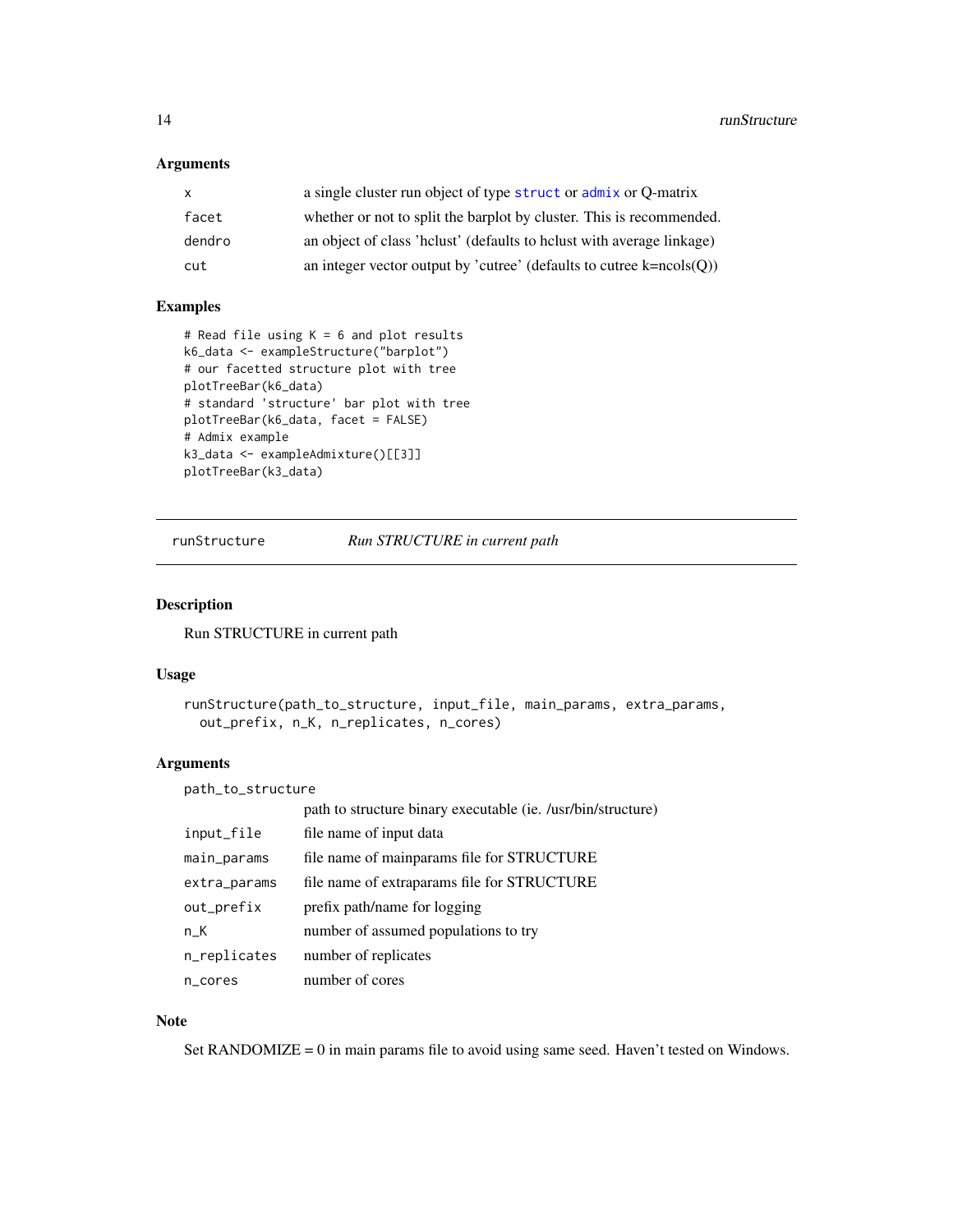#### <span id="page-14-0"></span>struct the struct of the struct of the structure of the structure of the structure of the structure of the structure of the structure of the structure of the structure of the structure of the structure of the structure of

#### Examples

```
## Not run:
input_file <- system.file("inst/extdata/microsat_testfiles", "locprior.str", package = "starmie")
main_params <- system.file("inst/extdata/microsat_testfiles", "mainparams", package = "starmie")
extra_params <- system.file("inst/extdata/microsat_testfiles", "extraparams", package = "starmie")
runStructure("structure", input_file, main_params, extra_params, "test", 5, 2, 2)
```
## End(Not run)

<span id="page-14-1"></span>struct *Constructor for struct object*

#### Description

struct object for storing structure run information

#### Usage

struct()

#### **Details**

The [struct](#page-14-1) object is a list with 11 elements:

K: number of clusters estimated by Structure

run\_params: the run parameters given to the Structure program

mem\_df: assigned cluster membership proportions

allele\_freqs: Estimated net nucleotide distances between cluster

avg\_dist\_df: Average distance between individuals

fit\_stats\_df: Model fit statistics

fst\_df: Fst values

ancest\_df: Inferred ancestry of individuals

clust\_allele\_list: Cluster allele frequencies

burn\_df: Burn in MCMC iteration output

nonburn\_df: Main MCMC iteration output

#### Value

a [struct](#page-14-1) object

#### See Also

[loadStructure](#page-9-1) for reading in STRUCTURE out\_f files. [structList](#page-15-1) for manipulating multiple struct objects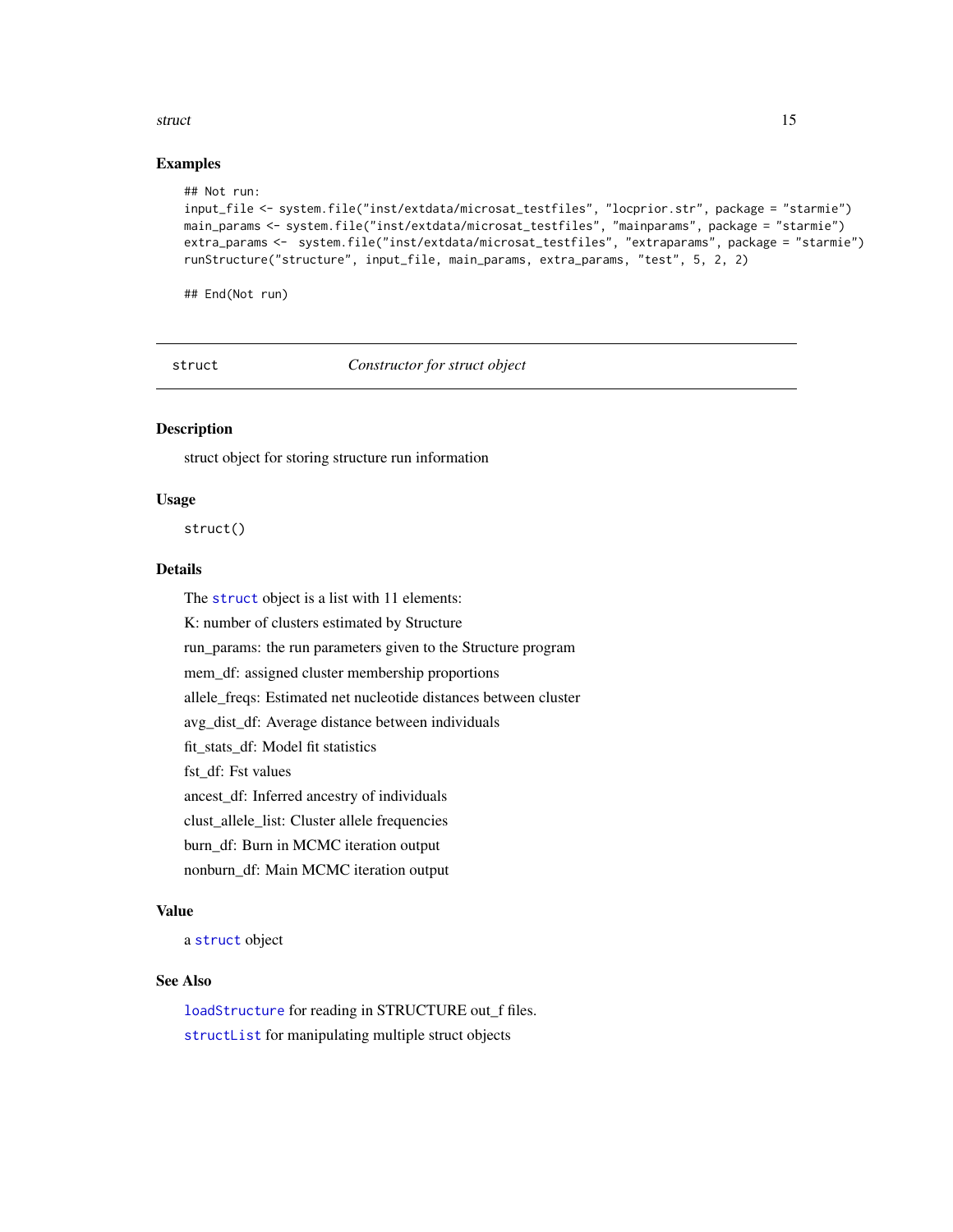<span id="page-15-1"></span><span id="page-15-0"></span>

the structList class is a conatainer for storing a collection of struct objects.

#### Usage

```
structList(...)
```
#### Arguments

... a list of a [struct](#page-14-1) objects